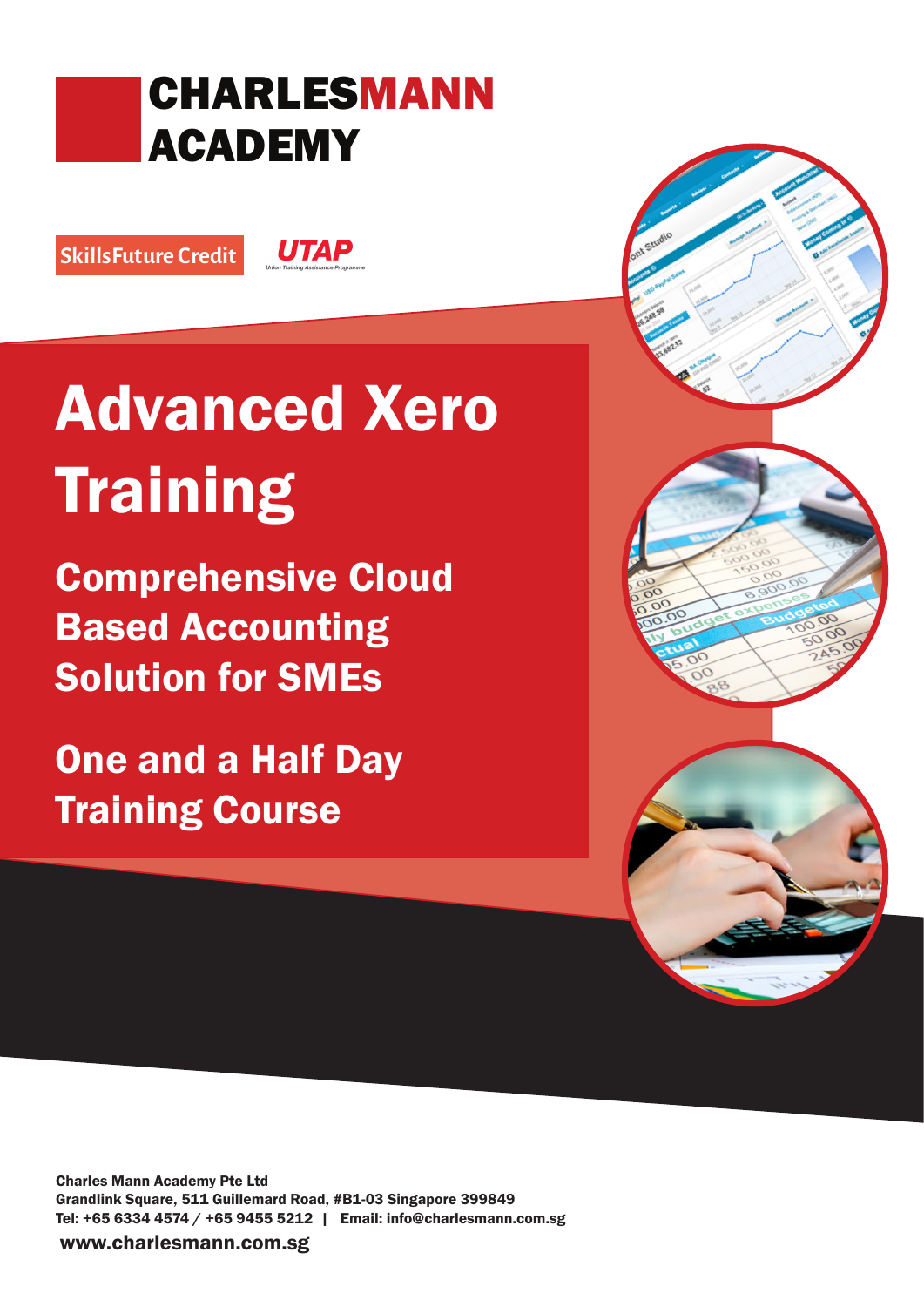#### Course Outline

Xero accounting is a world leading and fast growing cloud based accounting solution, making the task of bookkeeping easier to manage and maintain. With your accounts securely stored on a Xero cloud server on the internet, the flexibility in accessing and updating records is made easy whetehr using a computer or mobile device.

Xero is a straight forward and logical bookkeeping software that is cost-effective for any type of business. With importing features made available, it is easy to switch to Xero from other accounting solutions. Designed to be user friendly, Xero is a powerful assistant for businesses to manage finances and related tasks efficiently and conveniently.

Our one and a half day training course comprehensively covers the complete concepts and features available in Xero, with a fully hands on and exercise filled session, leaving participants equipped with the knowledge to effectively manage finances using the advanced features of the software.

The training course lasts one and a half day, with the first day starting at 9.00am until 5.30pm, and the second day starting at 9.00am until 12.30pm, and is inclusive of course materials, certificate and complimentary four week post course support and assistance. A wi-fi enabled laptop (not iPad or tablet) is required for this course along with a basic understanding of ICT and the internet.

Following this course, you will learn:

- How to comprehensively use Xero as your primary accounting solution
- What makes Xero a powerful accounting and bookkeeping software for any business
- The advanced tools and features made available in Xero and how to use them
- How to import data from your current preferred software
- How to deal with problems and complications

### **Course Benefits Course Benefits** Who Should Attend

- **Accountants**
- Financial Controllers
- Business Owners
- **Entrepreneurs**
- Self Employed Businesses

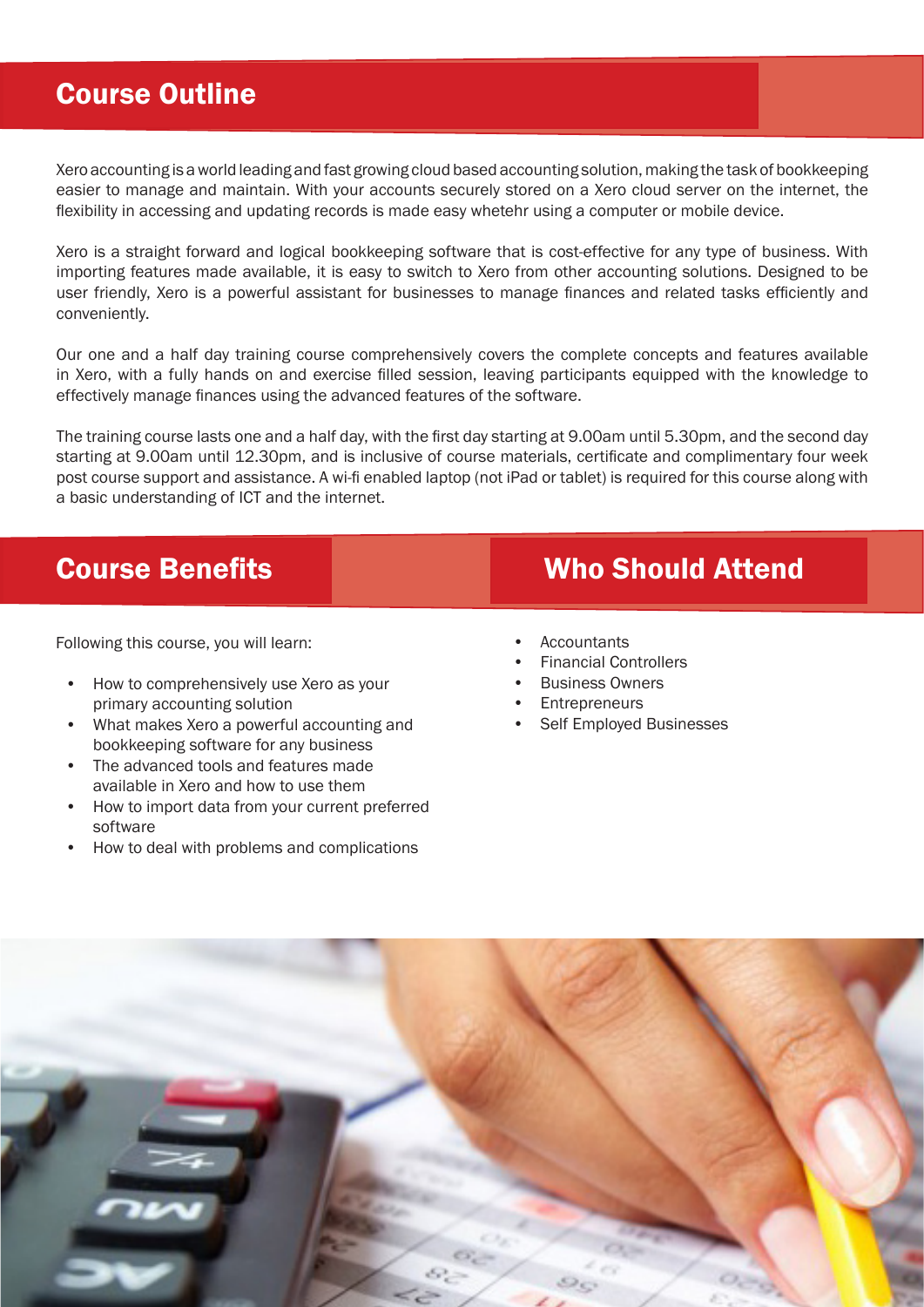#### Course Programme

The Fundamentals of Xero

Advantages of using Xero Feature list and overview of Xero Comparison with other solutions

Complete Setup of Your Xero Account

Creating your account Settings and features of your account Inserting essential details Tax codes and GST Opening balances Setting up bank details in Xero Creating a custom dashboard

Contacts Management

Contacts creation Editing and amending contacts

Inventory Management

Creation of Products/Services inventory Inventory adjustment Inventory tracking

Credit notes, invoices and quotations

Customising reports with Word Customising emails

Managing sales, purchases and transactions Managing Fixed Assets

Applying credit notes to invoices

Receiving payments by cash and cheque

Scanning receipts and paper documents

Reconciliation of Bank Accounts

Cash coding and bank rules

Reports Generation

Payable reports Customising reports Custom fields and parameters Printing reports Merging and moving reports Creating management reports

Developing budget management

Working with multi-currency

Case Studies and example scenarios

Resolving problematic data

Resolving common accounting issues

Popular extensions and integrations

Exporting from Xero

Bills payment